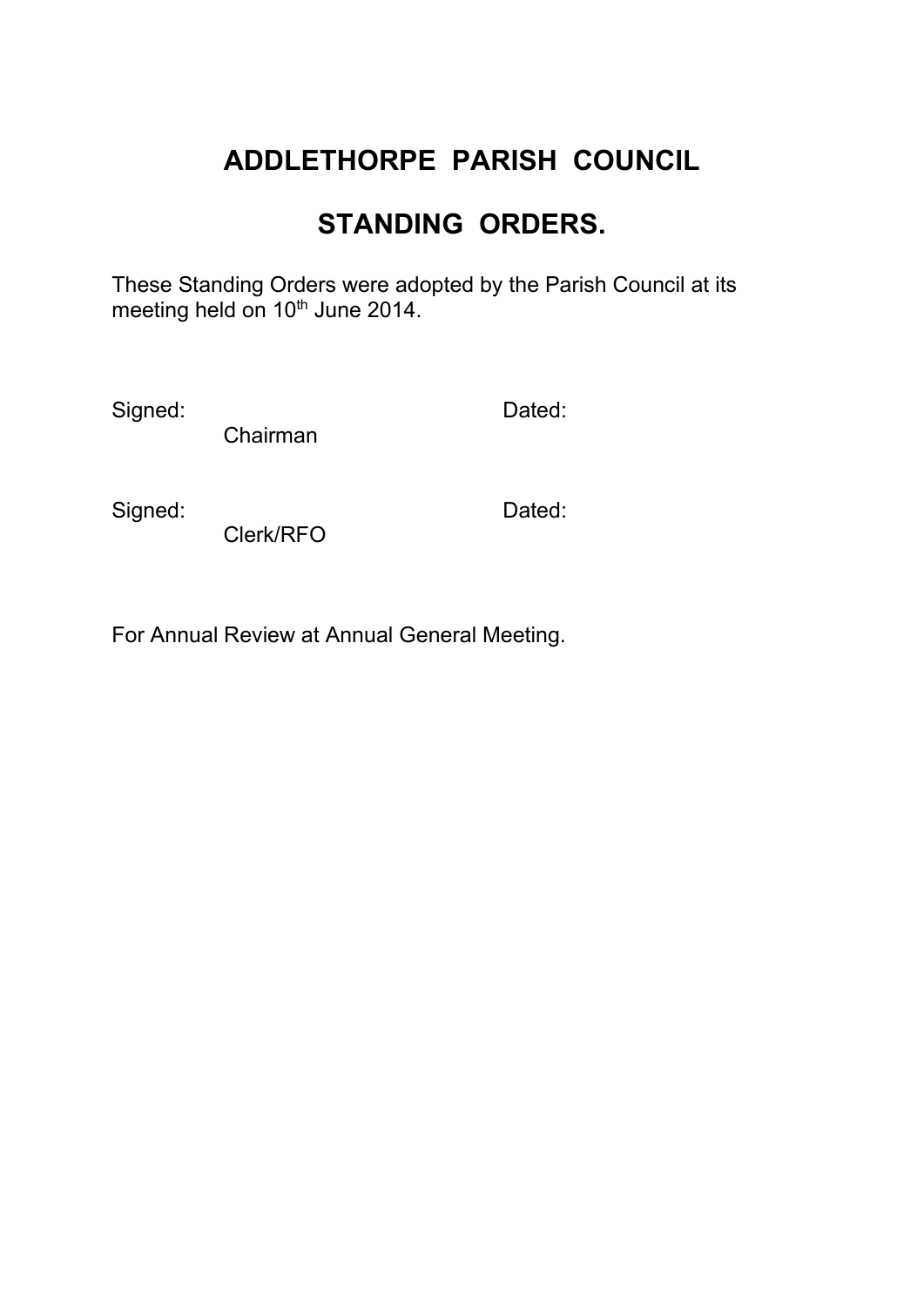## **ADDLETHORPE PARISH COUNCIL STANDING ORDERS**

**The following Standing Orders are the legal framework by which the Parish Council must abide. Any revision to these Orders may be reviewed at the Annual General Meeting.**

#### **1) Meetings:**

The Parish Council shall meet on at least 10 occasions in each year. One of these meetings to be the Annual General Meeting.

The Annual General Meeting shall be held:

- a) In the year of election, the fourth day after the day of election to the Council or within fourteen days thereof
- b) In non-election years on any day in May

## **2) Chairman:**

If present the Chairman shall preside at the meeting. In the absence of the Chairman, the Vice-chairman shall preside at the meeting. In the absence of both the Chairman and Vice-chairman, the first business of the meeting shall be to appoint a Chairman for the meeting.

The person presiding at a meeting may exercise all the powers and duties of Chairman relating to the conduct of the meeting.

## **3) Quorum:**

A quorum shall consist of three or one-third of the membership of the Council, whichever is the greater.

## **4) Voting:**

Voting shall be by show of hands or, if at least two members so request, by signed ballot. If a member so demands, a recorded vote shall be taken, the Clerk recording who voted for and against the question for which it is demanded.

The Chairman may give an original vote on any matter put to the vote.

- a) The person presiding, in the case of an equality of voting, may give a casting vote whether he or she gave an original vote except in as in b) or c) below
- b) If the person presiding at the opening of the meeting would have ceased to be a member of the Council but for the statutory provisions which preserve the membership of the Chairman and Vice-chairman until their successor is appointed may not give an original vote in the election for Chairman
- c) The person presiding must give a casting vote in the election of Chairman when there is an equality of votes.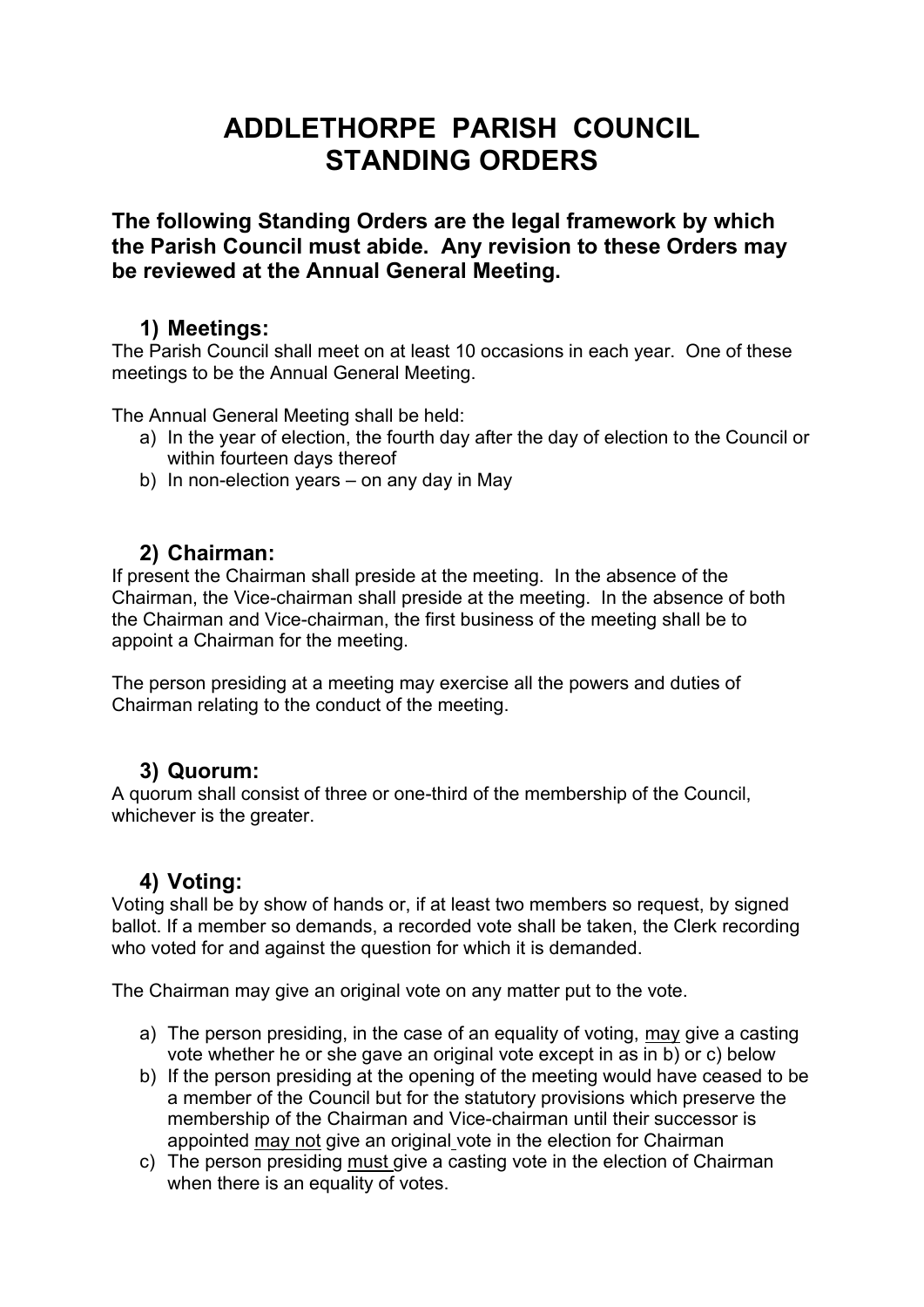#### 5) **Orders of Business:**

The first business at each Annual general Meeting shall be:

- a) To elect a Chairman and Vice-Chairman
- b) To receive the Chairman's Declaration of Acceptance of Office or decide when it shall be received
- c) To decide when any Declarations of Acceptance of Office of Parish Councillors which have not been received as provided by law shall be received.
- d) To review the Council's Insurance Policy
- e) To review the salary of the Clerk and any other Employees of the Council

At every meeting the following business shall be conducted:

- a) After consideration to approve the signing of the minutes by the person presiding as a correct record.
- b) To deal with business expressly required by statute to be done.

#### 6) **Expenditure:**

Authorisation for expenditure shall be by the Parish Council.

All cheques shall be signed by two members of the Council

If required: Any proposed works or contracts in excess of £500 shall be put out to tender by at least 2 firms, but neither the Council or its Committees shall be bound to accept the lowest tender.

#### 7) **Interests:**

Members and Officers shall declare as soon as practicable after commencement of the meeting any pecuniary interests, direct or indirect, they may have in any matter to be discussed by the Council

Declarations of Interest shall be recorded by the Clerk in the book kept for that purpose. The book shall be open for inspection by any member of the Council at any reasonable time

Any member who has declared an interest in any matter under consideration shall leave the meeting while the item is under discussion unless the Council expressly invites him/her to remain.

## **8) Inspection of Documents;**

All minutes kept by the Council and its Committees shall be open for inspection by any member of the Council.